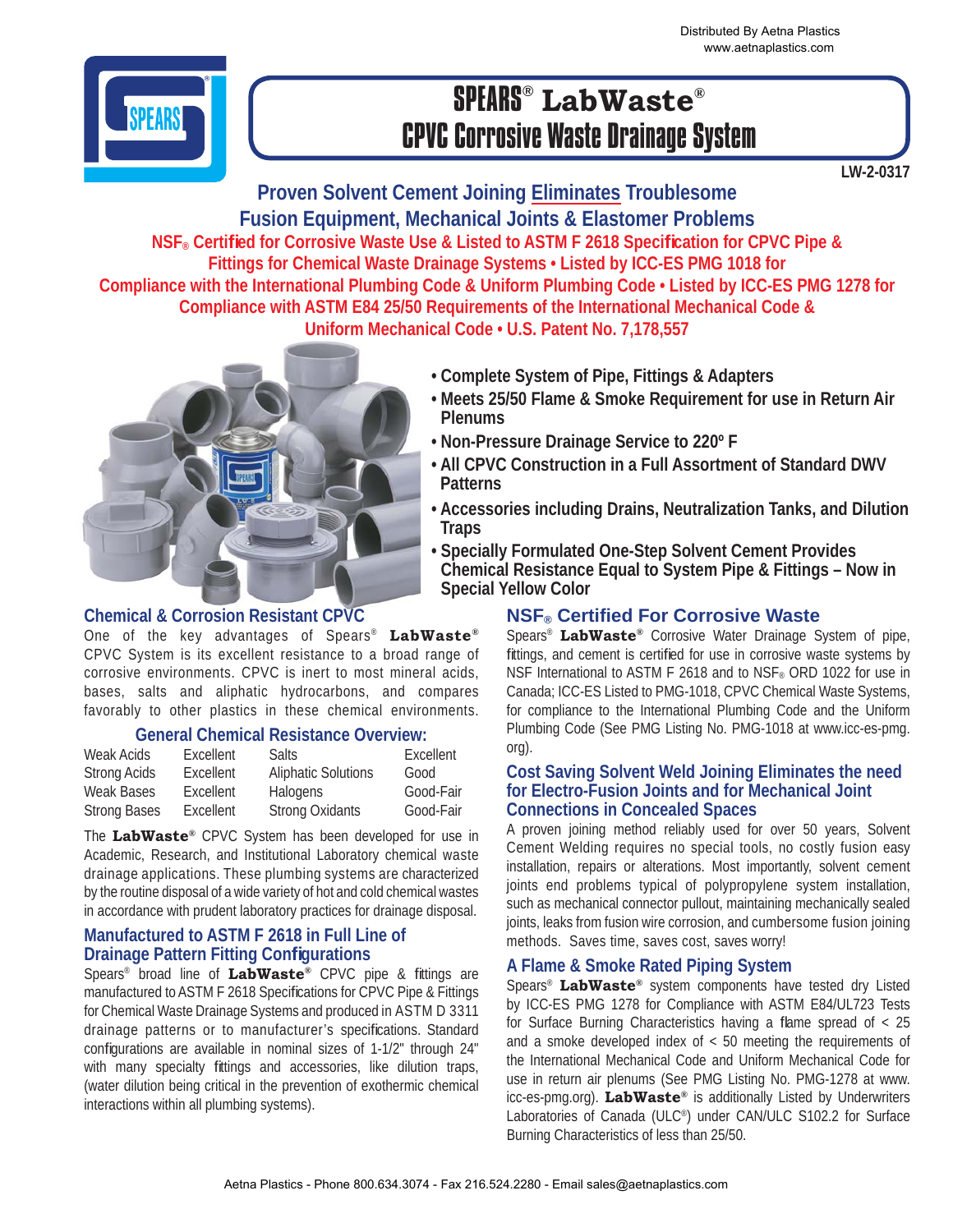### **Applicable Conformance Standards & Certifi cations**

Spears®**LabWaste®** CPVC Corrosive Waste Drainage System is a complete system of pipe, fi ttings and solvent cement independently (3rd party) tested, evaluated and certified by the following laboratories and agencies. Each of these approvals is routinely monitored through an ongoing program of periodic inspection and testing by the certifying agency.

• ASTM F 2618 - Certified for corrosive waste and use by NSF International (NSF<sub>®</sub>-cw) in accordance with ASTM F 2618, Standard *Specifi cation for Chlorinated Poly (Vinyl Chloride) (CPVC) Pipe and Fittings for Chemical Waste Drainage Systems.*

• NSF ORD 10222 For Use in Canada - Certified for use in Canada by NSF International under the Standards Council of Canada as an Other Recognized Document (ORD) that defines the product specific requirements for Chlorinated Poly Vinyl Chloride (CPVC) Chemical Waste Systems, in accordance with ASTM F 2618 requirements.

**• Uniform Plumbing Code -** Certified for use in accordance with the Uniform Plumbing Code (UPC) by NSF International (NSF® U.P. Code) as specified in ASTM F2618. Additionally Listed for use in accordance with the Uniform Plumbing Code (UPC) by the International Codes Council Evaluation Services (ICC-ES) in accordance with PMG Listing Criteria under listing number PMG-1018 (See PMG Listing No. PMG-1018 at www.icc-es-pmg.org).

**• International Plumbing Code -** Approved for use in accordance with the International Plumbing Code (IPC) by the International Codes Council Evaluation Services (ICC-ES) in accordance with PMG Listing Criteria under listing number PMG-1018 (See PMG Listing No. PMG-1018 at www.icc-es-pmg.org).

**• Uniform Mechanical Code -** Listed by the International Codes Council Evaluation Services (ICC-ES PMG) in accordance with ASTM E84 and UL® 723 for compliance with requirements of the Uniform Mechanical Code® (UMC) for use in return air plenums by having a Flame Spread/ Smoke Development of less than 25/50, respectively, under listing number PMG-1278. (See PMG Listing No. PMG-1278 at www.icc-es-pmg.org).

**• International Mechanical Code -** Listed by the International Codes Council Evaluation Services (ICC-ES PMG) in accordance with ASTM E84 and UL® 723 for compliance with requirements of the International Mechanical Code® (IMC) for use in return air plenums by having a Flame Spread/ Smoke Development of less than 25/50, respectively, under listing number PMG-1278. (See PMG Listing No. PMG-1278 at www.icc-es-pmg.org).

**• Canadian Surface Burning Characteristics -** by Underwriters Laboratory of Canada (ULC®) for evaluation of Flame Spread and Smoke Density in accordance with CAN/ULC S102.2 for finished product having a Flame Spread/ Smoke Development of less than 25/50, respectively.

### **Flammability & Surface Burning Characteristics**

| Flammability Rating:  | V-0     | UL94: Tests for Flammability of Plastic Materials |
|-----------------------|---------|---------------------------------------------------|
| Flame & Smoke Ratings |         | ASTM E84/UL723 Surface Burning Characteristics    |
| Flame Spread          | ${<}25$ | ICC-ES PMG Listing Number PMG-1278                |
| Smoke Developed       | < 50    | Listed to CAN/ULC S102.2: Surface Burning         |
|                       |         | <b>Characteristics</b>                            |

### **Spears® LabWaste® - A Complete System**

Spears<sup>®</sup> LabWaste<sup>®</sup> is offered as a complete system of pipe, fittings, and solvent cement. A broad assortment of additional accessories are available including Drains, Neutralization Tanks, Dilution Traps, Valves, Unions, Flanges and Adapters. Fitting configurations are produced to applicable DWV patterns of ASTM D 3311, *Standard Specification for Drain, Waste,* and Vent (DWV) Plastic Fitting Patterns, and various specialty patterns to manufacturer's specifications. All drainage fittings with 90° angles (sanitary tees, elbows, etc.) have socket pitch to maintain approximately 1/4" per foot drainage.

#### **System Integrity – Lifetime Warranty**

Spears<sup>®</sup> LabWaste<sup>®</sup> products have been developed and designed to be used as a total system consisting of pipe, fittings, accessories, solvent cement and thread sealant. All Spears® **LabWaste®** components must be used in order to ensure a sound piping system. Substitution of other products for Spears<sup>®</sup> LabWaste<sup>®</sup> pipe, fittings, or solvent cement may be detrimental to system integrity and is not recommended. The Spears® Limited Lifetime Warranty (located at the end of this brochure) does not cover problems occurring as the direct result of the use of products other than Spears® **LabWaste®** system products, or products and materials not compatible with CPVC materials.

### **System Transition Adapters**

Transitioning from PP, PVDF, Glass, Duriron, or other systems to Spears® **LabWaste®** CPVC is easy using one of Spears® special transition adapters available in sizes 1-1/2" through 8" piping.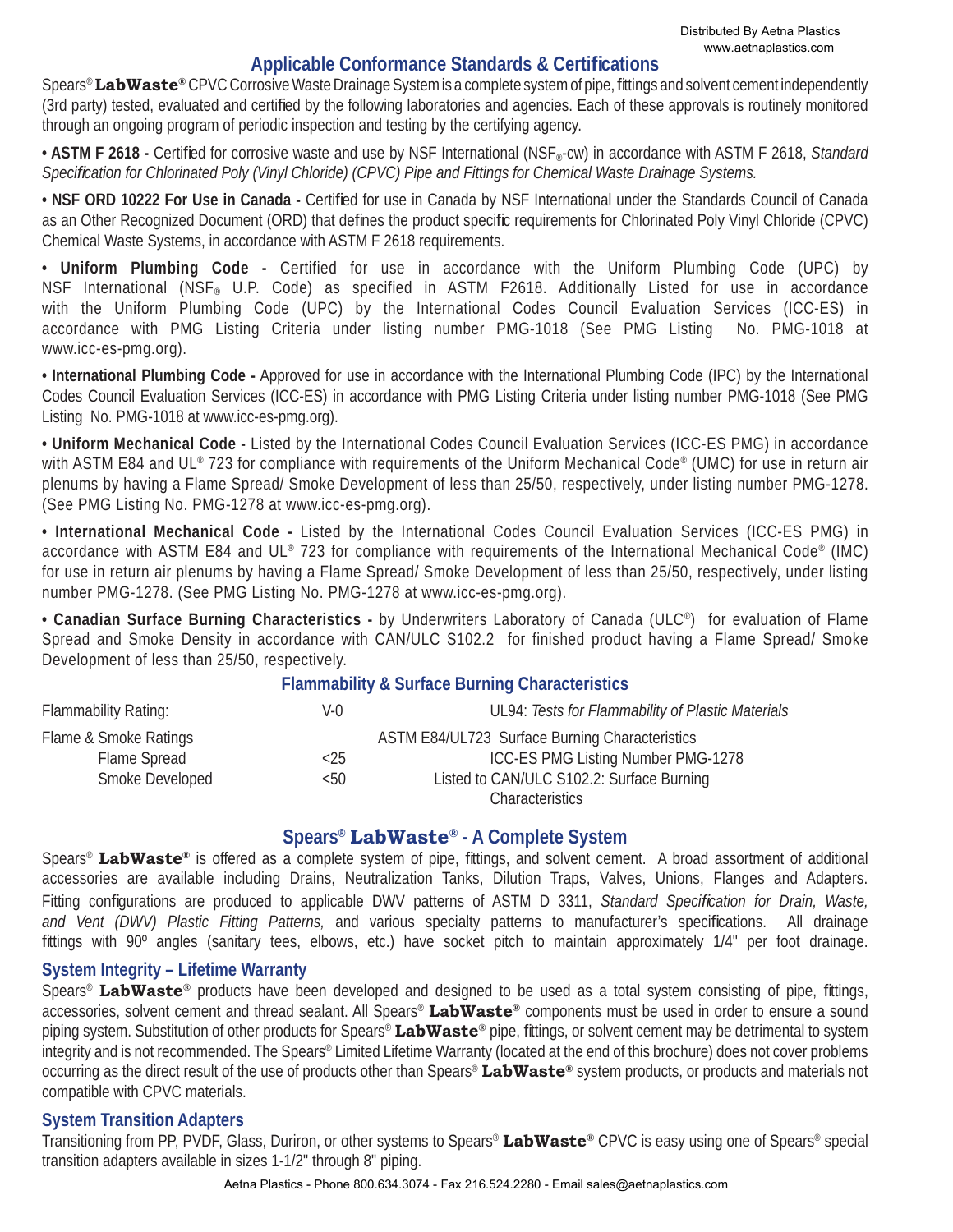## **Spears® LabWaste® Custom System Accessories**

### **Acid Neutralization/Dilution Tanks for Use With LabWaste® CPVC Systems**

Neutralization or dilution tanks are required by codes for the purpose of neutralizing corrosive wastes. Corrosive liquids, spent acids or other harmful chemicals that destroy or injure a drain, sewer, soil or waste pipe, or create noxious or toxic fumes or interfere with sewage treatment processes are prohibited from being discharged into the plumbing system without being neutralized or treated. Spears® offers a standard selection of HDPE tanks in 5 gallon to 3000 gallon capacities and CPVC tanks in 5 gallon to 55 gallon capacities to meet these needs. Tanks can also be produced in virtually any custom size, shape, or connection configuration. Contact Spears® Technical Services with desired specifications for custom quotation. See Spears<sup>®</sup> SPS-1 Product Sourcebook Catalog under **LabWaste®** CPVC Corrosive Waste Drainage Systems and SES-1 Engineering Sourcebook under **LabWaste®** Neutralization Tanks & Accessories for additional information on features and options.

### **LabWaste® Floor Drains & Cleanouts**

Spears® **LabWaste®** CPVC Floor Drains are available for connection to 1-1/2" through 4" drainage pipe. Standard drains have adjustable 5" round CPVC grates and can be ordered with optional CPVC 1/8" perforated sediment strainer to trap debris. CPVC drains are also available with adjustable round Stainless Steel grates in 5", 6", 7" or 8" diameters. Standard CPVC Floor Cleanouts have 5" round, adjustable Stainless Steel access covers. All Floor Drains and Floor Cleanouts are available with optional membrane plate for clamping housing to waterproof membranes when used in floor installations.

# **Sample Engineering Specification**

Special drainage systems for corrosive chemical or acid waste shall be manufactured from CPVC Type IV, minimum ASTM Cell Classification 23447. System pipe and fittings shall be manufactured in accordance with ASTM F 2618 and certified by NSF International for use in corrosive waste drainage systems. Pipe and fittings tested dry shall be Listed by ICC-ES PMG to ASTM E84/ UL723 having a flame spread of less than 25 and smoke developed index of less than 50 and Listed by Underwriters Laboratories of Canada to CAN/ULC S102.2 having a flame spread of less than 25 and smoke developed index of less than 50 as designated on the pipe marking or fitting package labeling. All pipe markings shall be accompanied by a yellow stripe for identification as CPVC chemical waste drainage system. All fittings shall be CPVC drainage patterns meeting the applicable requirements of ASTM D 3311 or the manufacturer's specifications. Joining method for pipe and fittings shall be solvent cement welding. Solvent cement shall be a "one-step" primerless type CPVC cement specially formulated for resistance to corrosive chemicals and manufactured in accordance with ASTM F 2618 and F 493. All pipe, fittings, and cement shall be supplied together as a complete system with a Lifetime Warranty, as Spears® **LabWaste®** CPVC Corrosive Waste Drainage Systems manufactured by Spears® Manufacturing Company.

- CPVC Tanks 5-gallon to 55-gallon
- HDPE Tanks 5-gallon to 3000-gallon
- Optional Vented Tanks
- Socket (CPVC), Thread or Flanged Connection
- Inspection & Manhole Port Options
- Pedestrian or Vehicular Traffic Cover Options
- Tank Extension Options
- Limestone Chip Neutralization Medium